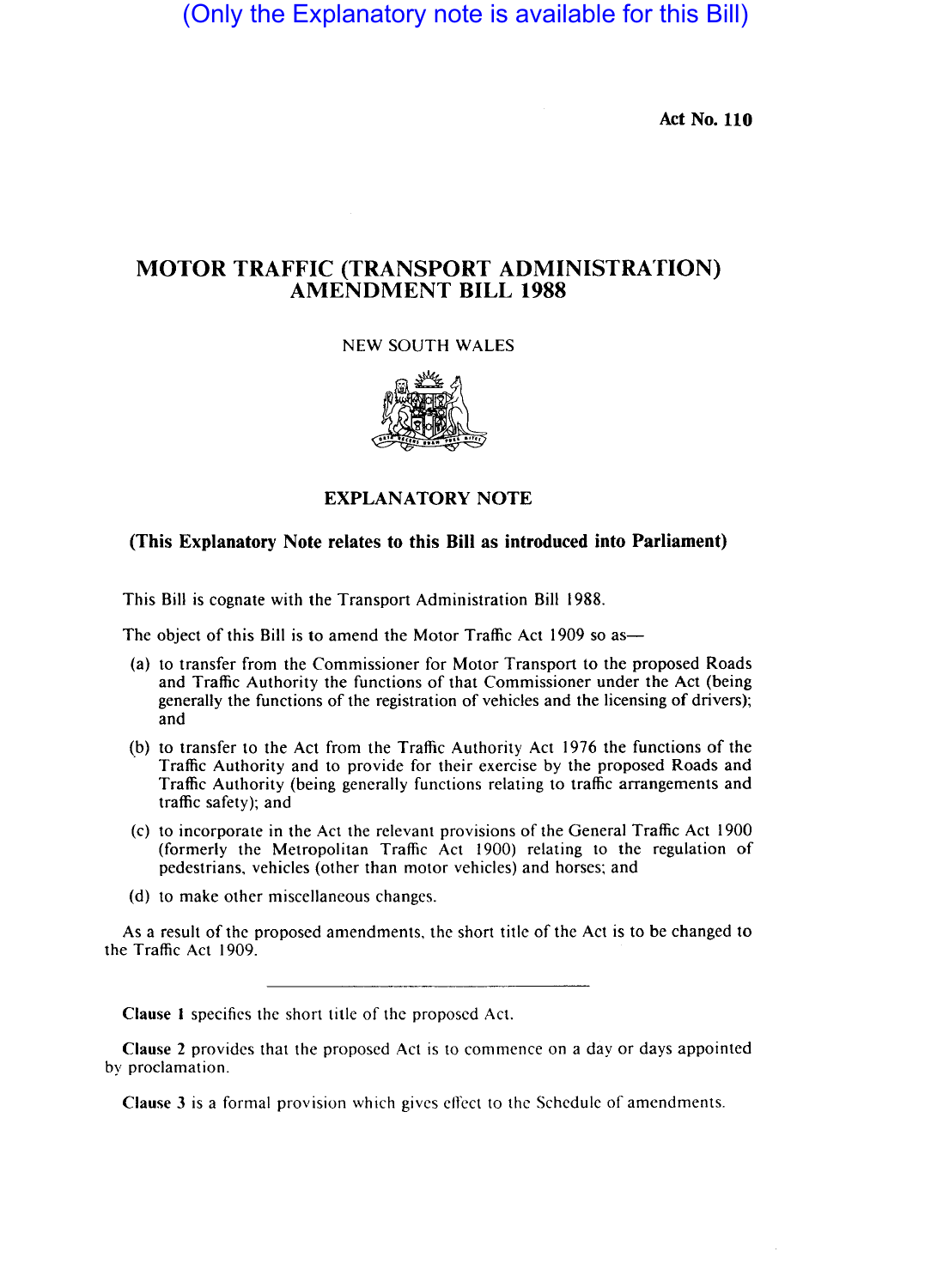### SCHEDULE 1-AMENDMENTS

#### Vehicle registration and licensing functions

Schedule 1 (4) (b) and (c), (7) (b), (18), (21), (24) and (27) replace references to the Commissioner for Motor Transport or the Department of Motor Transport in the Principal Act with references to the Roads and Traffic Authority constituted under the proposed Transport Administration Act 1988.

#### Functions of Traffic Authority

Schedule I (6) inserts new Part lA into the Principal Act. The new Part confers on the Roads and Traffic Authority the functions of the Traffic Authority (which is to be abolished) relating to traffic arrangements and traffic safety. The relevant provisions of the Traffic Authority Act 1976 (namely, sections 4, 5. 17, 18, 19 and 21) have been reproduced without any significant alteration. However, provision has been made in proposed section 2G to authorise the Roads and Traffic Authority to bring proceedings in the Supreme Court to ensure that public and local authorities comply with its traffic safety etc. directions.

Schedule 1 (4) (k), (5), (7) (h), (10), (13) (b) and (14) make consequential changes.

#### Incorporation into Act of General Traffic Act 1900

At present, the Motor Traffic Act 1909 deals with the control of motor vehicle traffic. The General Traffic Act 1900 (which originally dealt with all traffic matters) continues to deal with pedestrian traffic, horses and vehicles such as bicycles. The retention of the General Traffic Act 1900 results in duplication and uncertainty.

Accordingly, the General Traffic Act 1900 is to be repealed and the relevant provisions of the Motor Traffic Act 1909 extended to cover non-motor vehicle traffic.

Schedule 1 (4) (except (4) (b), (c), (k) and (l)), (7) (a) and (f), (9), (11), (12), (13) (a), (c) and (d),  $(16)$ ,  $(17)$ ,  $(19)$ ,  $(23)$  and  $(28)$  give effect to the proposed changes.

### Fees and charges

At present fees and charges under the Principal Act are determined by order under section 2658 of the Transport Act 1930. The provision for increases in fees and charges in accordance with the formula in the Transport Act 1930 is to be repealed.

Schedule 1 (4) (1), (7) (d) and (e), (20) and (25) replace references to the determination of fees and charges under the Transport Act 1930 with references to the determination of fees and charges by regulations under the Principal Act.

#### Seizure of unregistered vehicles

Schedule I (29) inserts proposed section 24 into the Principal Act. The provision reenacts section 6 of the Motor Vehicles Taxation Management Act 1949 and is being transferred to the Principal Act as a result of the proposed consolidation of the motor vehicle taxation legislation.

### Registration of certain public vehicles

Schedule I (8) repeals section 3A of the Principal Act. As a result of the repeal, taxicabs and other public passenger vehicles (including UTA buses) operating in the metropolitan areas of Sydney, Newcastle and Wollongong (which at present are registered under the Transport Act 1930) will be required to be registered under the Principal Act. The amendment is consequent on the transfer to the Secretary of the Ministry of Transport of the functions of the Department of Motor Transport relating to the control of public passenger vehicles.